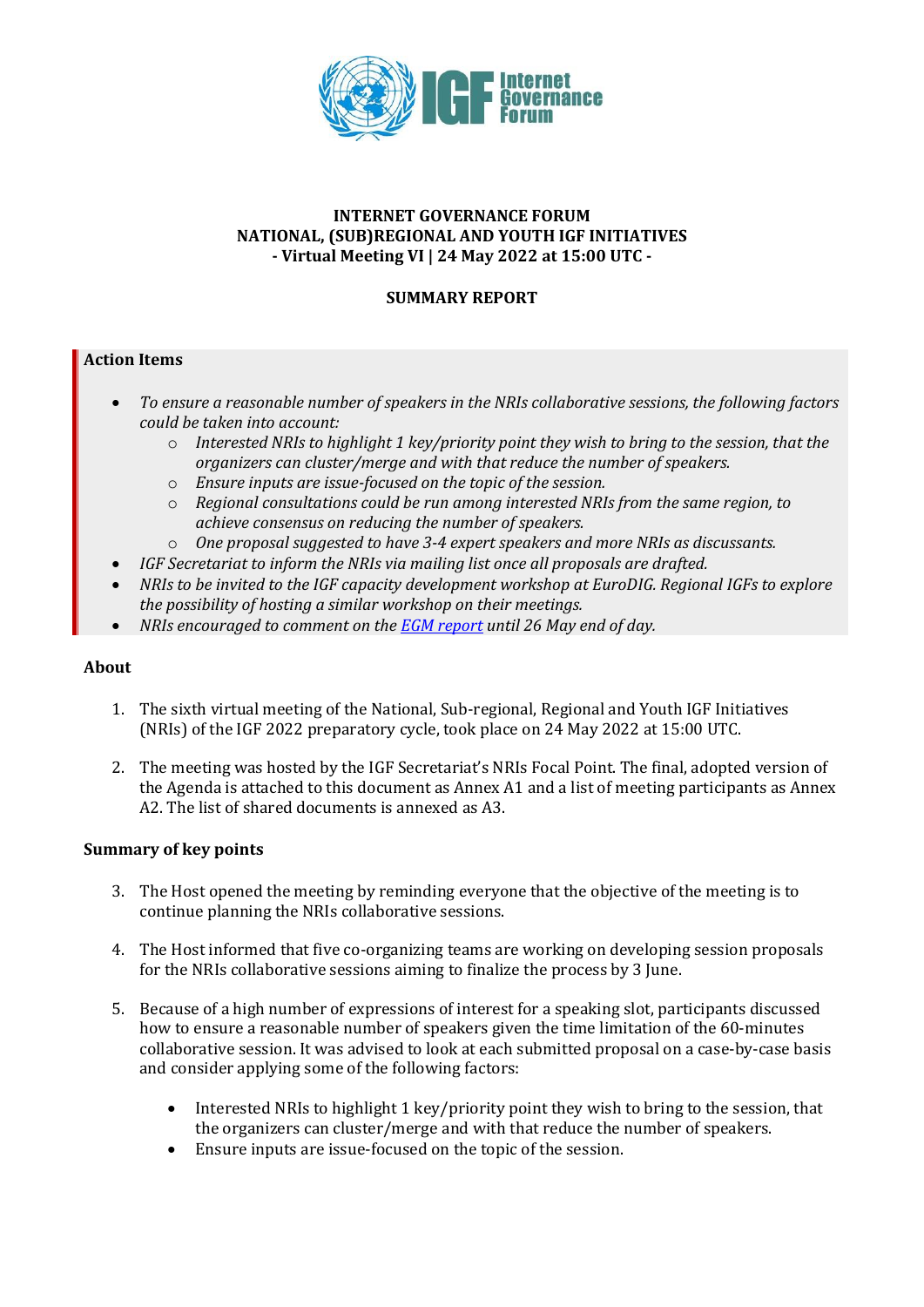

- Regional consultations could be run among interested NRIs from the same region, to achieve consensus on reducing the number of speakers.
- One proposal suggested having 3-4 expert speakers and more NRIs as discussants.
- 6. The Secretariat was requested to inform the NRIs via mailing list once all proposals are drafted.
- 7. Participants moved to discuss the most recent updates on the Global Digital Compact (GDC). The Host explained that the consultations on the GDC are underway and invited for comments. Participants underlined the need for more clarity on the GDC vision. Some agreed that it is important that the NRIs are active in the consultation process to shape the GDC design. It was further suggested that a session on explaining the GDC is organized for the NRIs. The Host suggested that the upcoming capacity development workshop at EuroDIG could be an opportunity for the NRIs to explore the GDC concept and the value of contributing to the consultations. From EuroDIG, the coordinator added that another possibility for the session could be the ''NRIs Assembly'' traditional session slot hosted at EuroDIG. From The Gambia IGF, it was suggested that the workshop at EuroDIG the IGF Secretariat is organizing could be organized at the margins of other regional IGF, prompting in that way regional consultations on the GDC. It was requested to share the concept of the workshop at EuroDIG with regional IGFs who may wish to consider adjusting the proposal and hosting the session at their meetings; and to invite all NRIs to participate in the workshop.
- 8. Participants moved to discuss the open consultations on the report from the Expert Group Meeting (EGM). A few participants who attended the EGM spoke about the strong recognition that the EGM and its report gave to the NRIs. After going through the report jointly, all NRIs were encouraged to comment on the **EGM report** until the 26 May end of the day, especially on the NRIs-related sections as that could navigate the IGF's future work toward investing more in the NRIs.

#### **Next Steps**

- 9. IGF Secretariat to share proposals for the NRIs collaborative sessions once drafted.
- 10. IGF Secretariat to share the concept note for its capacity development session at EuroDIG.
- 11. A full summary report will be sent to the NRIs mailing list with outlined action items.
- 12. *Next meeting:* The timing of the next meeting will be agreed upon among the NRIs through their mailing list. A doodle poll will be sent one week before the proposed meeting options.
- 13. For any suggestions or questions regarding the Report, kindly contact the IGF Secretariat, NRIs Focal Point at: [anja.gengo@un.o](mailto:anja.gengo@un)rg.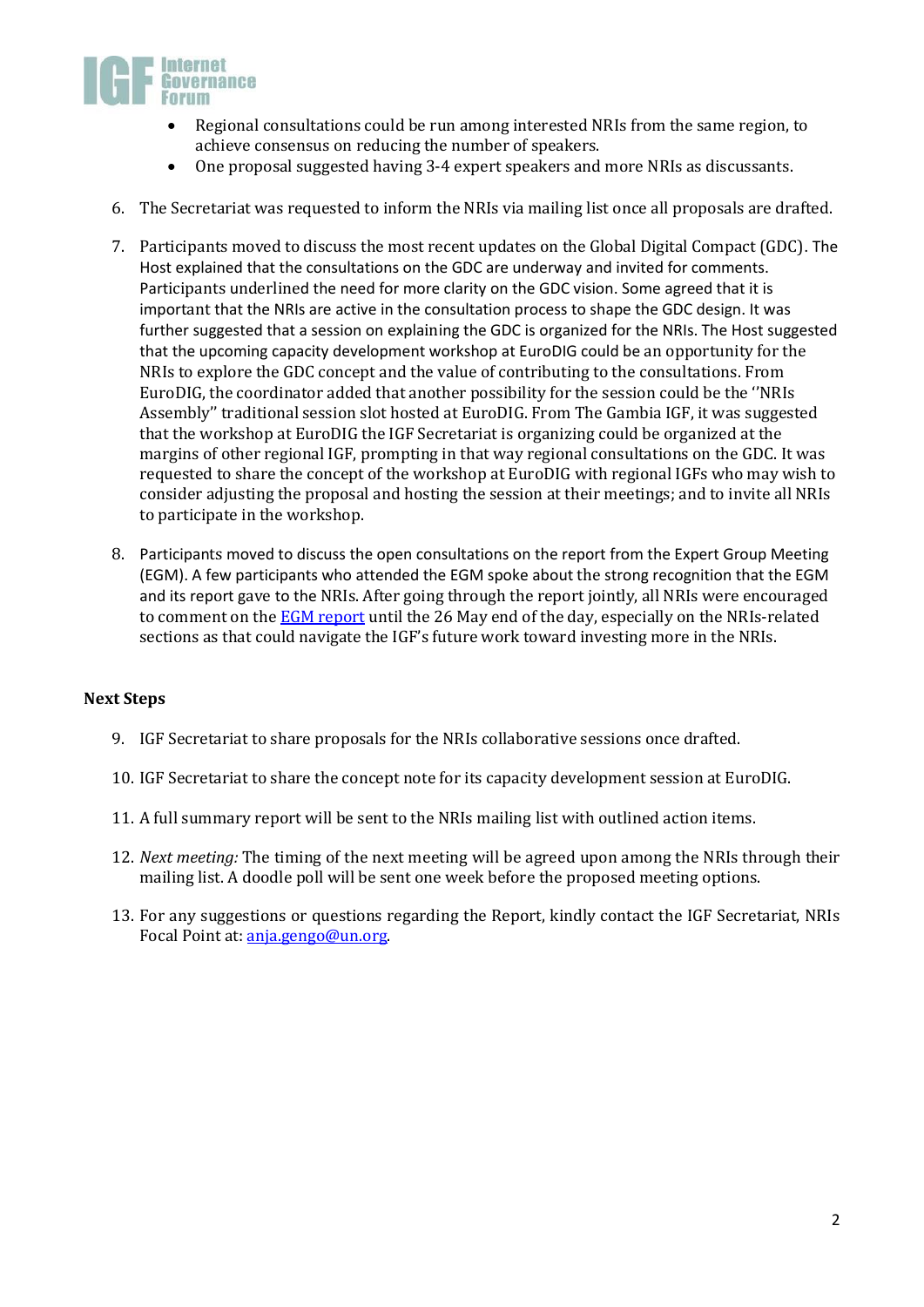

## **ANNEX A1 AGENDA: Virtual Meeting VI**

- 1. Welcome and introductions
- 2. NRIs collaborative sessions (30 min)
	- 1. updates where we are with the organizing teams
	- 2. how do we ensure reasonable number of speakers given the initially expressed demand?
- 3. Updates on Global Digital Compact and other updates on IGF 2022 (incl. parliamentary track) (10 min)
- 4. [optional] Consultations on the EGM Report NRIs reflections (30 min)
- 5. AoB

# **ANNEX A2 MEETING PARTICIPANTS** *(in alphabetical order1):*

- 1. Abdeldjalil Bachar Bong, Chad IGF
- 2. Abdias Zambrano, Panama IGF
- 3. Abdulkarim Oloyede, Nigeria IGF
- 4. Amrita Choudhury, India IGF
- 5. Anja Gengo, IGF Secretariat
- 6. Artem Gorianov, Central Asian IGF
- 7. Asyraf Mierza
- 8. Barrack Otieno, Kenya IGF
- 9. Beatriz Rossi Corrales, Brazil IGF
- 10. Ben Rachad Sanoussi, Ghana IGF community
- 11. Brahim Ousmane, Chad IGF
- 12. Carlos Alberto Afonso, Brazil IGF
- 13. Carlos Vera, Ecuador IGF
- 14. Concettina Cassa, Italy IGF
- 15. Cristina Morales, Nicaragua
- 16. Eun Chang Choi, South Korea IGF
- 17. Everton T. Rodrigues, Brazil IGF
- 18. Frédéric Cohen, DC on Data Driven Health Technologies
- 19. Giacomo Mazzone, Italy IGF
- 20. Hermann OUEDRAOGO, Burkina Faso IGF
- 21. Jenna Fung, Youth APrIGF
- 22. Jennifer Chung, APrIGF
- 23. Jose Felix Hernandez-Gil, Spain IGF
- 24. Judith Hellerstein, IGF-USA community
- 25. Julián Casasbuenas, Colombia IGF
- 26. June Parris, Barbados IGF
- 27. Lito Ibarra, El Salvador IGF
- 28. Lucien Castex, France IGF
- 29. Maheeshwara Kirindigoda, Sri Lanka IGF
- 30. Mahendranath Bosganspaul, Mauritius IGF
- 31. Markus Kummer, IGFSA Chair
- 32. Mary Uduma, West African IGF, African IGF
- 33. Nigel Hickson, UK IGF
- 34. Ntale Ronnie

<sup>&</sup>lt;sup>1</sup> Names indicated as participants identified in the Zoom online participation tool.